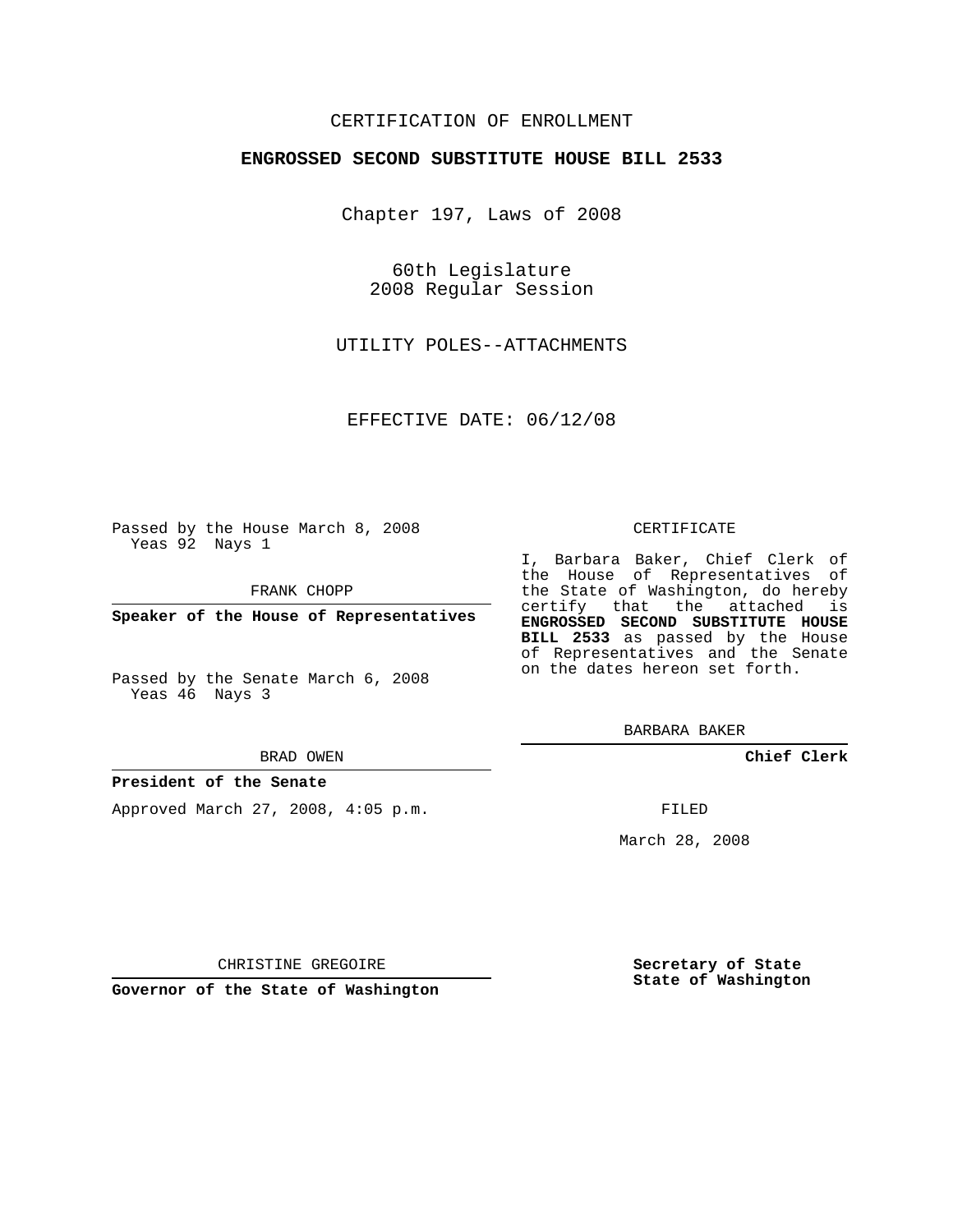# **ENGROSSED SECOND SUBSTITUTE HOUSE BILL 2533** \_\_\_\_\_\_\_\_\_\_\_\_\_\_\_\_\_\_\_\_\_\_\_\_\_\_\_\_\_\_\_\_\_\_\_\_\_\_\_\_\_\_\_\_\_

\_\_\_\_\_\_\_\_\_\_\_\_\_\_\_\_\_\_\_\_\_\_\_\_\_\_\_\_\_\_\_\_\_\_\_\_\_\_\_\_\_\_\_\_\_

AS AMENDED BY THE SENATE

Passed Legislature - 2008 Regular Session

**State of Washington 60th Legislature 2008 Regular Session By** House Appropriations (originally sponsored by Representatives McCoy, Chase, and Quall)

READ FIRST TIME 02/12/08.

 AN ACT Relating to attachments to utility poles of locally regulated utilities; amending RCW 54.04.045; and creating a new section.

BE IT ENACTED BY THE LEGISLATURE OF THE STATE OF WASHINGTON:

 NEW SECTION. **Sec. 1.** It is the policy of the state to encourage the joint use of utility poles, to promote competition for the provision of telecommunications and information services, and to recognize the value of the infrastructure of locally regulated utilities. To achieve these objectives, the legislature intends to establish a consistent cost-based formula for calculating pole attachment rates, which will ensure greater predictability and consistency in pole attachment rates statewide, as well as ensure that locally regulated utility customers do not subsidize licensees. The legislature further intends to continue working through issues related to pole attachments with interested parties in an open and collaborative process in order to minimize the potential for disputes going forward.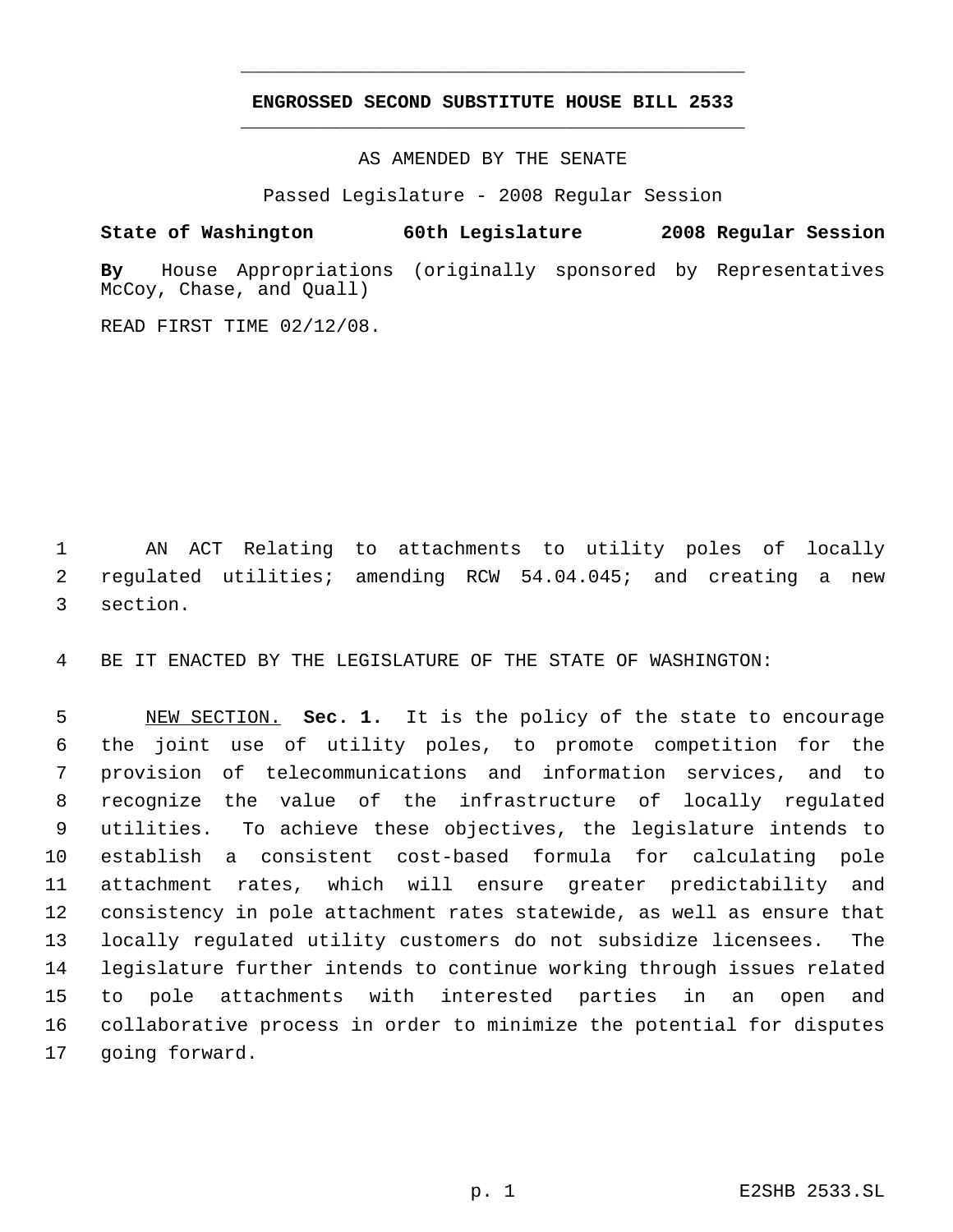**Sec. 2.** RCW 54.04.045 and 1996 c 32 s 5 are each amended to read as follows:

(1) As used in this section:

 (a) "Attachment" means the affixation or installation of any wire, cable, or other physical material capable of carrying electronic impulses or light waves for the carrying of intelligence for telecommunications or television, including, but not limited to cable, and any related device, apparatus, or auxiliary equipment upon any pole owned or controlled in whole or in part by one or more locally regulated utilities where the installation has been made with the necessary consent.

 (b) "Licensee" means any person, firm, corporation, partnership, 13 company, association, joint stock association, or cooperatively organized association, which is authorized to construct attachments 15 upon, along, under, or across public ways.

 (c) "Locally regulated utility" means a public utility district not subject to rate or service regulation by the utilities and transportation commission.

19  $((\{e\}) \ (d)$  "Nondiscriminatory" means that pole owners may not arbitrarily differentiate among or between similar classes of ((persons)) licensees approved for attachments.

22 (2) All rates, terms, and conditions made, demanded, or received by a locally regulated utility for attachments to its poles must be just, reasonable, nondiscriminatory, and sufficient. A locally regulated utility shall levy attachment space rental rates that are uniform for the same class of service within the locally regulated utility service area.

(3) A just and reasonable rate must be calculated as follows:

 (a) One component of the rate shall consist of the additional costs of procuring and maintaining pole attachments, but may not exceed the actual capital and operating expenses of the locally regulated utility attributable to that portion of the pole, duct, or conduit used for the pole attachment, including a share of the required support and clearance space, in proportion to the space used for the pole attachment, as compared to all other uses made of the subject facilities and uses that remain available to the owner or owners of the

37 subject facilities;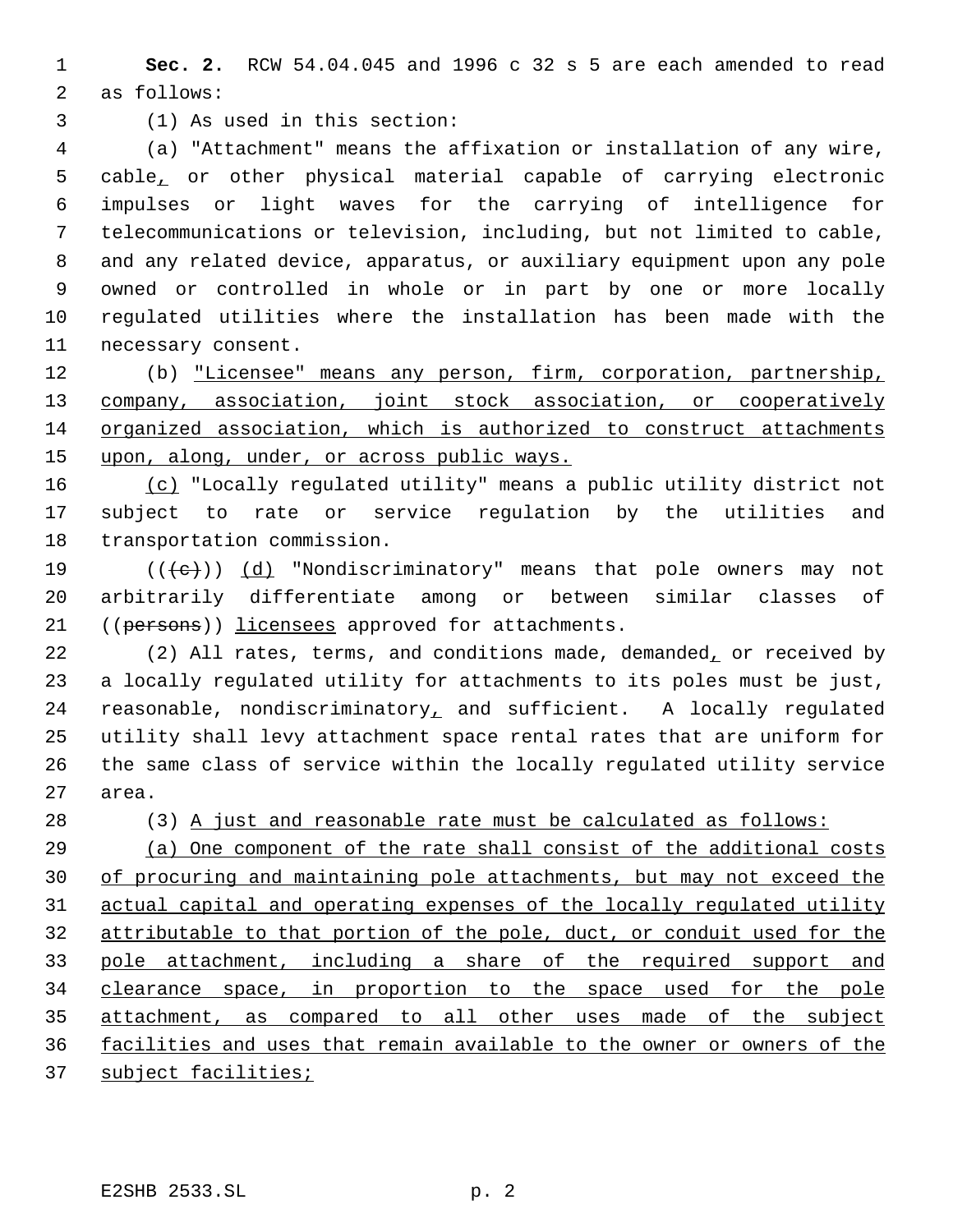(b) The other component of the rate shall consist of the additional costs of procuring and maintaining pole attachments, but may not exceed the actual capital and operating expenses of the locally regulated utility attributable to the share, expressed in feet, of the required support and clearance space, divided equally among the locally regulated utility and all attaching licensees, in addition to the space used for the pole attachment, which sum is divided by the height of the pole; and

 (c) The just and reasonable rate shall be computed by adding 10 one-half of the rate component resulting from (a) of this subsection to one-half of the rate component resulting from (b) of this subsection.

 (4) For the purpose of establishing a rate under subsection (3)(a) 13 of this section, the locally regulated utility may establish a rate according to the calculation set forth in subsection (3)(a) of this 15 section or it may establish a rate according to the cable formula set forth by the federal communications commission by rule as it existed on the effective date of this section, or such subsequent date as may be provided by the federal communications commission by rule, consistent with the purposes of this section.

 (5) Except in extraordinary circumstances, a locally regulated utility must respond to a licensee's application to enter into a new pole attachment contract or renew an existing pole attachment contract within forty-five days of receipt, stating either:

(a) The application is complete; or

 (b) The application is incomplete, including a statement of what information is needed to make the application complete.

 (6) Within sixty days of an application being deemed complete, the locally regulated utility shall notify the applicant as to whether the application has been accepted for licensing or rejected. In extraordinary circumstances, and with the approval of the applicant, 31 the locally regulated utility may extend the sixty-day timeline under this subsection. If the application is rejected, the locally regulated utility must provide reasons for the rejection. A request to attach may only be denied on a nondiscriminatory basis (a) where there is insufficient capacity; or (b) for reasons of safety, reliability, or the inability to meet generally applicable engineering standards and practices.